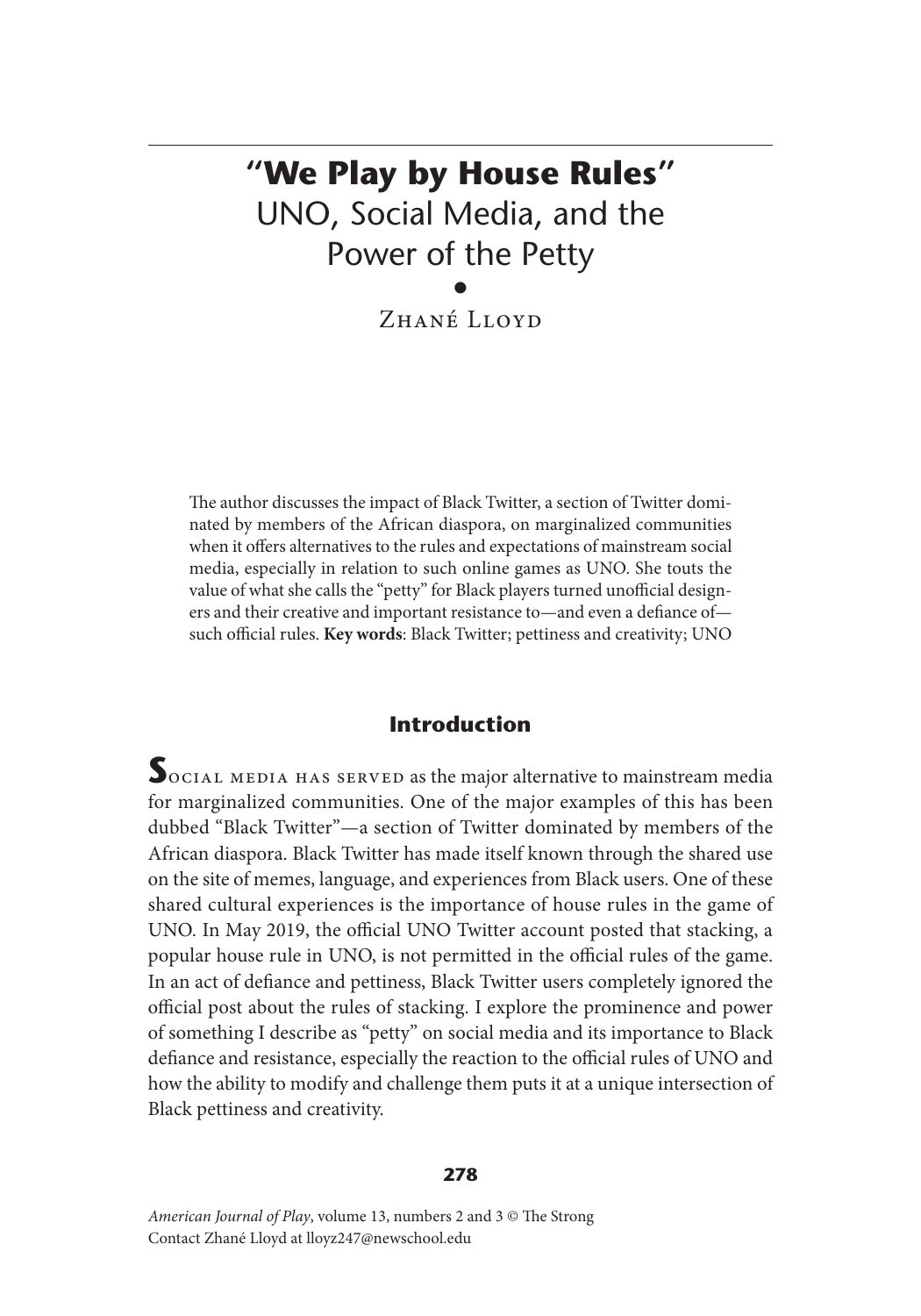## **It Was a Random Day in May**

On May 4, 2019, the official Twitter account for the UNO game (@realUNOgame) wrote: "If someone puts down a +4 card, you must draw 4 and your turn is skipped. You can't put down  $a + 2$  to make the next person draw 6. We know you've tried it. #UNO." The tweet is accompanied by an image that reads (in all caps): "YOU *CANNOT* STACK DRAW 2 & DRAW 4 CARDS." As of this writing, the tweet has accumulated over eighty thousand likes, ninety thousand retweets, and nearly six thousand replies. The backlash was immediate. Some asked for clarification about whether this stacking rule applied only to Draw 2 and Draw 4 or whether stacking a Draw 2 on a Draw 2 or a Draw 4 on a Draw 4 was allowed. UNO clarified that the official rules of the game did not allow stacking of any kind. Many Twitter users quickly pointed out that the official UNO mobile app and the game published by Ubisoft allowed stacking. UNO replied to these tweets with: "These rules are for the physical UNO card games. The mobile version of the classic game features custom rules, including the most common house rules, for a new way to play." Indeed, the official rules of UNO do not include anything to indicate that stacking these cards was permissible.

Many users disagreed with the UNO Twitter account's rule clarification, because stacking is simply one of the more popular house rules of the game. Kyle Smith, whose reply earned over eighty-five hundred likes, one thousand retweets, and forty-five replies, read: "My deck, my rules . . . someone's eating this +24." Covering the event, writer and podcaster Ashleigh Lakieva Atwell wrote the *Blavity* article "Uno Tried to Prohibit a Game Move We've All Done and Twitter Went Mattel, Please," which cited several key tweets (Atwell 2019). Sports reporter Nubyjas Wilburn's tweet specifically pointed out that Black Twitter was telling UNO it was wrong to clarify the rules of its game. Black Twitter can be defined as a group of Black users of Twitter whose members occasionally interact by sharing their culture and experiences. Even though the title of Atwell's article read in part "Twitter Went Mattel, Please," it consists mostly of replies and retweets from Black users of the site. And a new page soon appeared called Black Uno (@realblackUNO), with the bio "The Real Black Uno," though the account only had two tweets and had not been updated since May 6, 2019. In a response to UNO's tweet, those on the account wrote: "This is a completely valid move and the only sure way to assert your dominance at the table. See Also: House Rules."

These petty exchanges between UNO and Black Twitter illustrate that the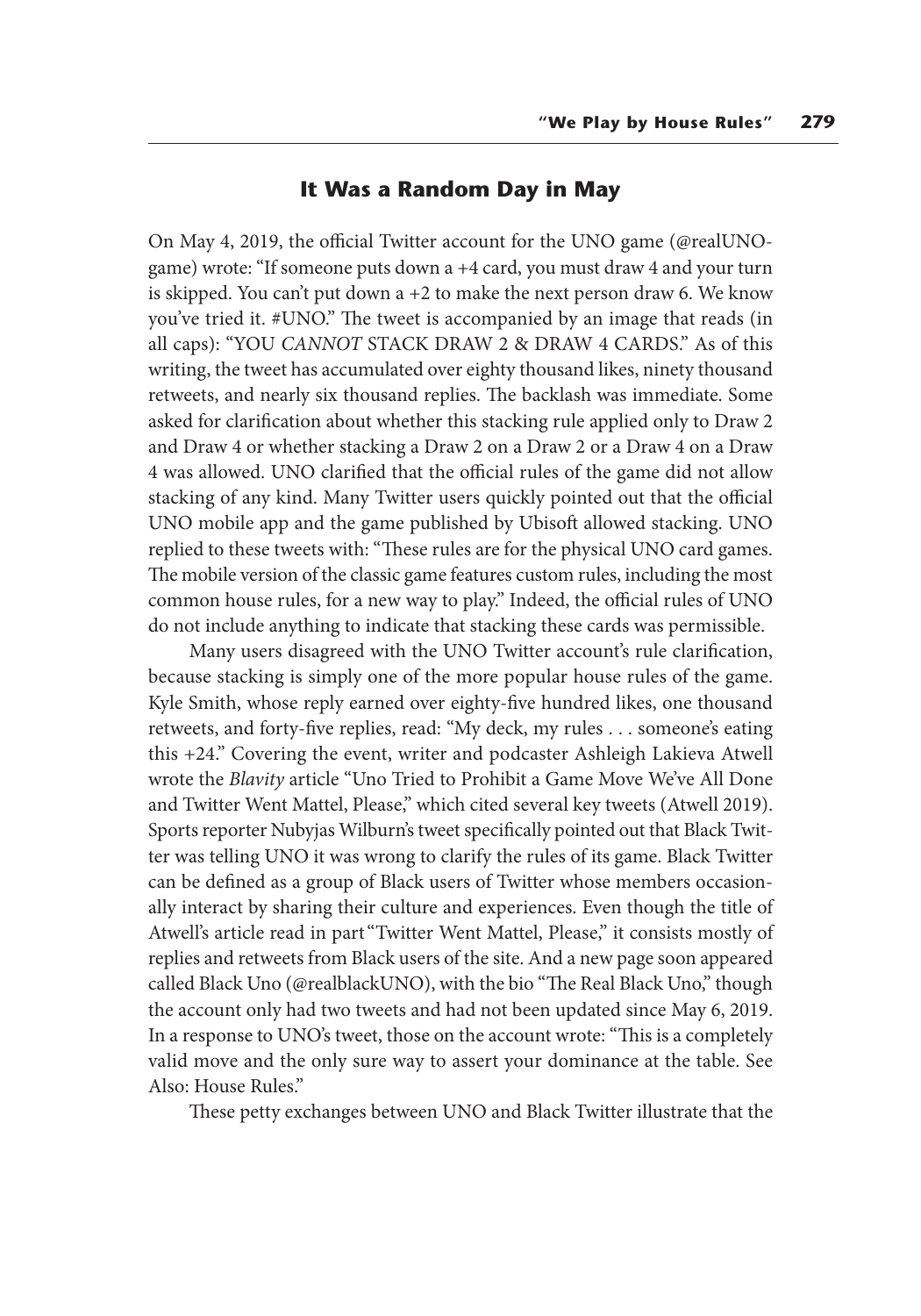popularity of stacking—a house rule made popular in the Black community supersedes the official rules of the game. By "petty," I mean the three senses of the word suggested in the Merriam-Webster dictionary, which provides three defintions: having secondary rank or importance; having little or no importance or significance; and marked by or reflective of narrow interests and sympathies. All three of these defintions rely on petty being considered an adjective. None of these describe particularly accurately the action of being petty. They are better suited for describing a situation (i.e., "petty exchange"), but not the actions involved in that situation. In February 2017, Urban Dictionary user omfggdiana defined petty this way: "When you make a fucking big deal over small shit."

Although both Merriam-Webster and omfggdiana view petty as something minor—Merriam-Webster with its little or no importance or significance and omfggdiana with its small shit—the definition used by omfggdiana better reflects, I think, what it means to be petty. It is the action of making "a fucking big deal over small shit" and provides the social meaning of the word (Ro 2019). Even when we use it as an adjective to describe someone as "petty," we are describing them as someone who makes "a fucking big deal over small shit." Together, the Urban Dictionary and Merriam-Webster definitions combine and create the full context of the word as I use it here: UNO's tweet was petty—as in, it had little or no importance or significance—and the reaction of Black Twitter was also petty—they were making a big deal over small shit.

Deploying this petty clash between UNO and Black Twitter over house rules, I explore the prominence and power of the petty in Black Twitter and its importance to Black defiance and resistance. I situate my reading in the historical foundations of UNO and in its social media savvy alongside the rise of Black Twitter as a Black digital community play space. Black Twitter's reaction to official rules of UNO and its own ability to modify and challenge the official rules put the card game at a unique intersection of Black pettiness and creativity.

## **Foundations and Social Media Rise**

I find it hard to ignore the irony of UNO calling out players for their house rules, given that UNO itself constitutes the house rules of another card game—Crazy Eights. UNO's creator Merle Robbins, a barber from a small town in Ohio, fell one night into an argument with his son about the rules of Crazy Eights. Like the game Robbins would eventually create, Crazy Eights had different versions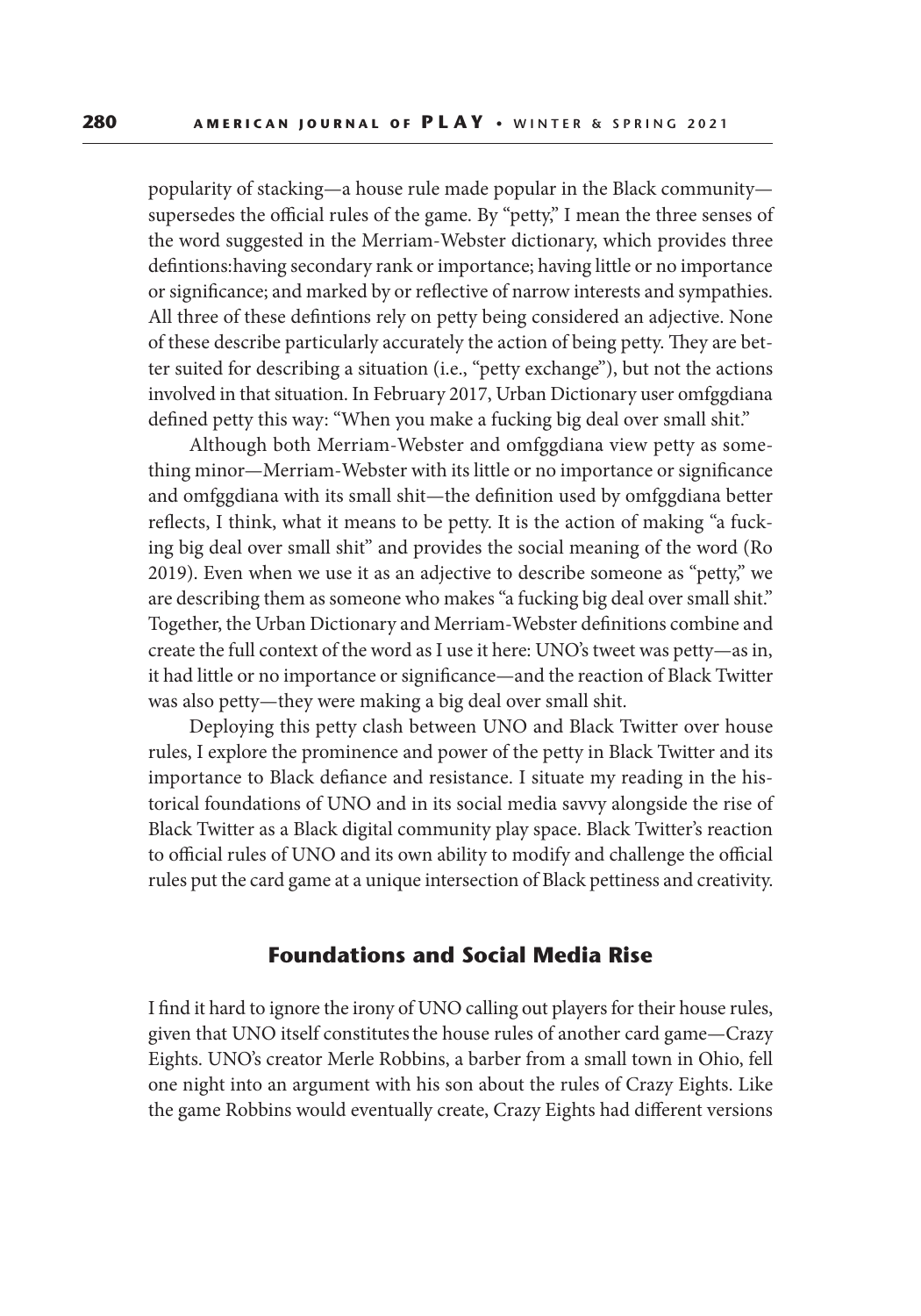that were mostly confined to specific geographical locations. Following the argument with his son, Robbins wrote the commands for each card in the game on the back of the card with a marker (McGlynn 2016). Later, according to David McGlynn, Robbins bought a deck of blank cards on which he wrote commands. He later sold this "game"—called UNO—to Bob Tezak, and in 1992 Tezak sold UNO to toy giant Mattel, where the card game has been produced ever since (McGlynn 2016). The story of UNO's creation shows the power of pettiness. Robbins's tendency to make "a fucking big deal over small shit" encouraged his entrepreneurial spirit and helped him turn an argument with his son about the rules of Crazy Eights into his card game franchise.

UNO has become popular in the social media age as a meme, a term that predates the creation of the Internet by about seven years and was first introduced by Richard Dawkins in 1976 to serve as the counterpart to genes. As Gretchen McCulloch writes, just as "a gene (such as for brown eyes) spreads through sexual selection and physical fitness, a meme (such as the idea that the earth orbits the sun) spreads through social selection and ideological fitness" (2019). For Dawkins, memes explained how ideas and beliefs evolve socially. In 1990 technologist Mike Godwin had come up with Godwin's Law, a term used to describe a "gratituous Nazi reference" (McCulloch 2019). Speaking with *Wired* magazine a few years later, Godwin remarked on the way the idea of "Godwin's Law" had spread and used "meme" to describe it. At that point, McCulloch claims a meme was used in a strictly Internet context (McCulloch 2019).

All this had changed by the time the UPROXX article "How Uno Became 2017's Favorite, Highly Meme-able Card Game" appeared. In it Mattel's editorial director Steve Bramucci cites four reasons for UNO's rise on social media. For one, "it's everywhere." UNO is available on a variety of platforms that targets different demographics. UNO is available as a mobile app where it's been downloaded more than fifty million times. In addition, millions of users on Facebook have played the game on Messenger (NetEase Games 2018). UNO has also been ported to PCs and consoles during the past ten years by multiple publishers. Through this, UNO has made itself available to every major video game player and consumer. The Entertainment Software Association reports that 61 percent of U.S. gamers play with a smartphone, 52 percent with a gaming console, and 49 percent with a personal computer. In addition, 71 percent of gamers play casual games, a genre into which UNO fits. And with the average age of U.S. gamers falling between thirty-five and forty-four, these are people highly likely to have already played the physical version of the game at some point in their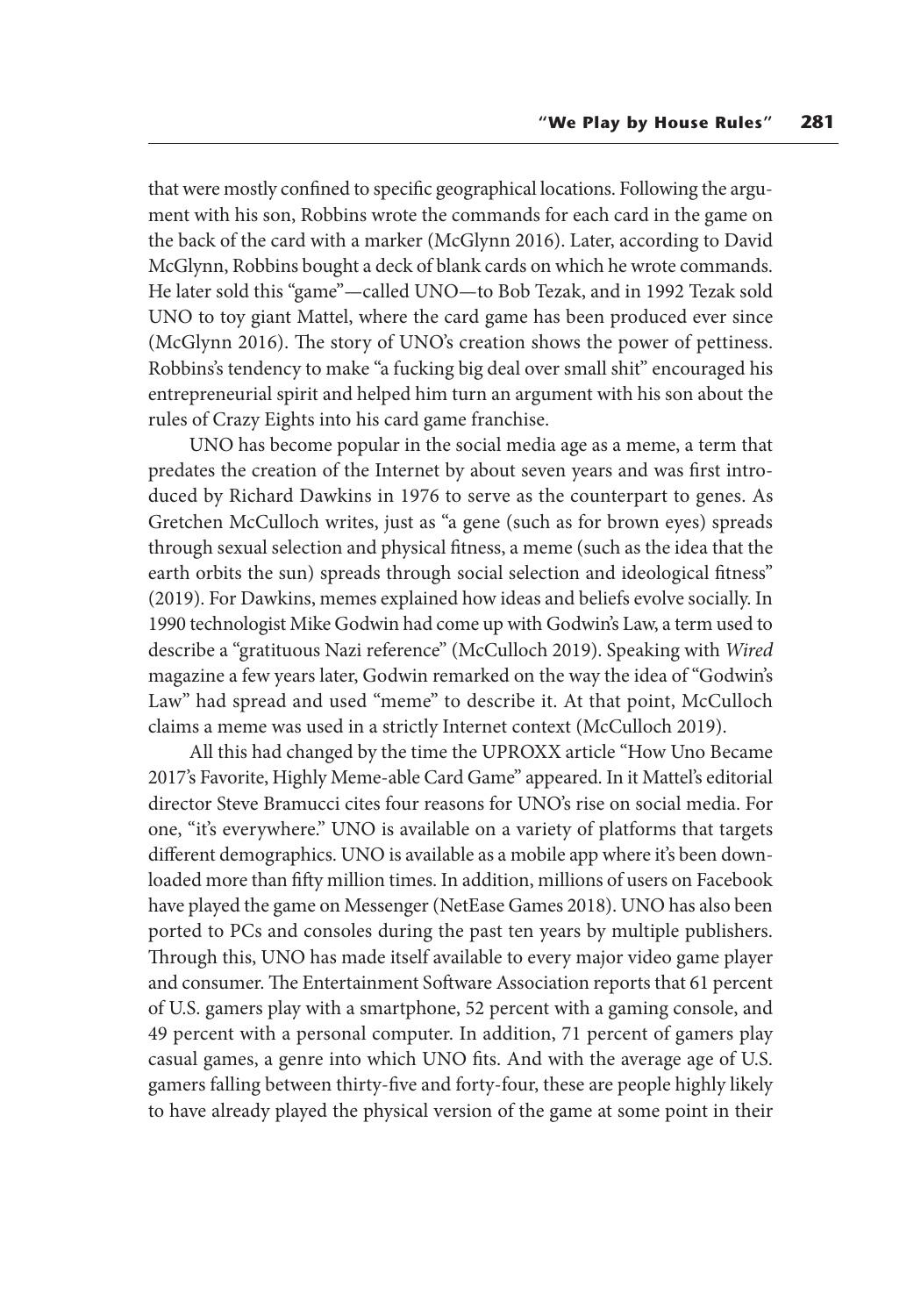lives (Entertainment Software Association 2020). UNO's ability to adapt to the new ways of play and make itself accessible has allowed it to maintain its hold on older players and also to acquire new ones.

Part of this adaptability comes from the company's social media savvy, making it a quality of UNO's popularity (Bramucci 2017). M Rafiq states that building a rapport with followers, making them feel special, engaging with audiences, and improving communication are all key to effective customer management on social media. UNO posts pseudohands on its Facebook page, for example, and asks viewers how they would play the game with that hand. Despite having fewer Facebook followers than Monopoly, UNO's engagements on the site exceed it (Bramucci 2017).

Even prior to the May 4 tweet, UNO engaged consumers who had questions about how to play the game properly. The tweet was not the first announcement in which UNO stated cards cannot be stacked. In fact, two days before the famous tweet, Twitter user @i\_amthomasjr asked UNO if stacking Draw 2s was allowed. UNO replied: "You cannot stack cards. If you play a draw 2 the next player will need to draw 2 and skip their turn." Most of the engagements with this tweet occurred after the May 4 tweet. UNO often replies to several consumers to clarify the rules of the game and explain that their digital games allow for the use of popular house rules.

UNO uses another social media trick—mixing paid social media ads with organic engagement. Consider its advertisement campaign starring former NFL player Charles Tillman. A photo shows Tillman and his children engaged in a game of UNO. Most of the children are looking at their cards. The youngest child stares directly at the camera, and Tillman takes this as an opportunity to sneak a glance at the child's hand. Most of the interactions in the advertisement involve Tillman's peeking at his youngest child's card in a teasing manner, telling Tillman to stop cheating. The ad with Tillman affirmed UNO as a game played by family and one that encouraged shady tactics.

Bramucci notes UNO's house rules offer "open-source gaming, analog style" as another reason for its social-media popularity (2017). Included in the official UNO deck are four blank cards that allow players to write whatever they want, similar to the way Robbins did when playing Crazy Eights. Bramucci's link to an UNO Instagram post shows an image of a player in the middle of a game holding four cards. One of the cards is a blank, filled in by a player that reads: "Everyone must discard all their wild cards except the holder of this card". The caption of the post says: "Game changer. Say goodbye to those Wild Cards.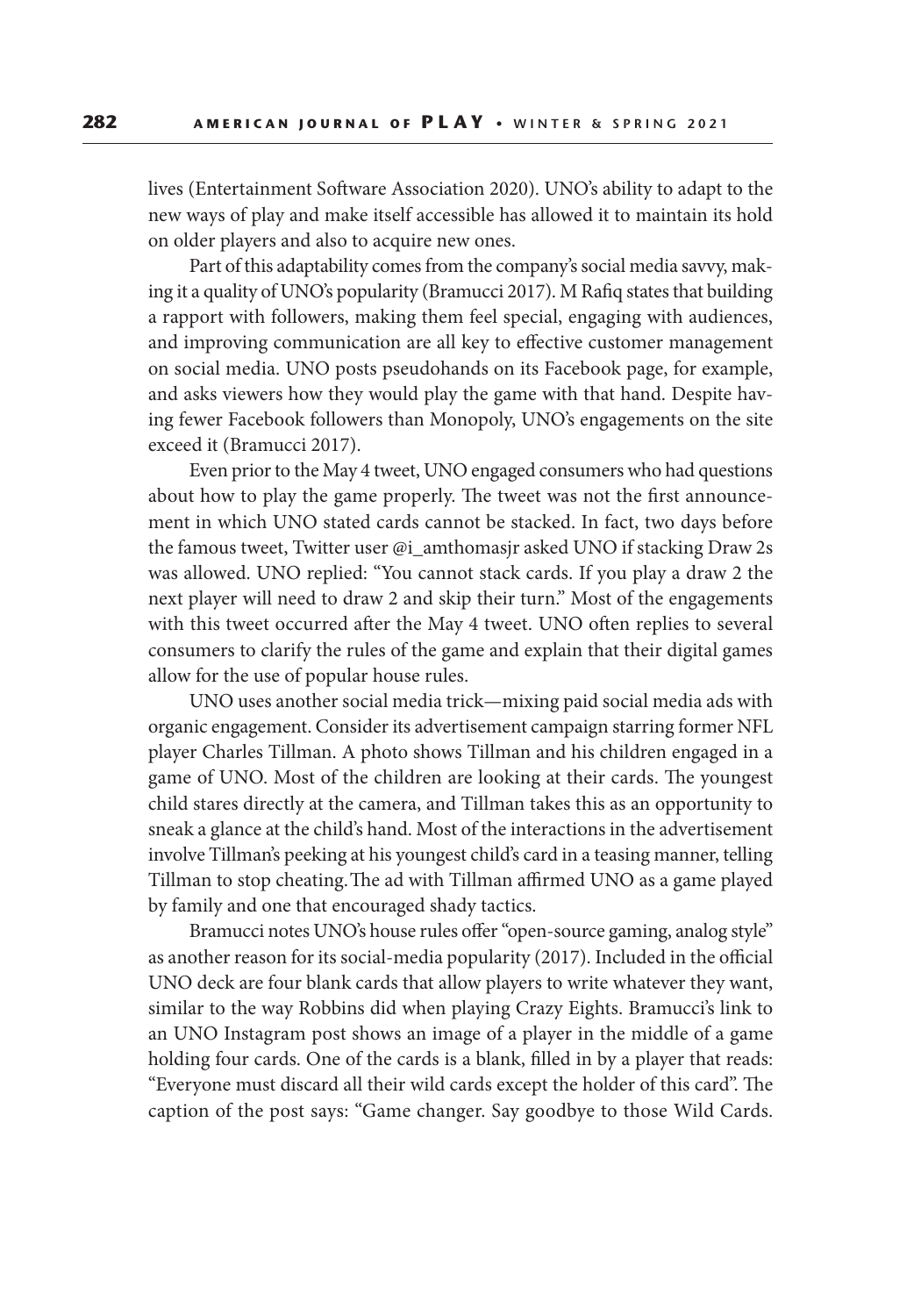And possibly your friends. (photo: @midnightwonders)." The Atlanta Hawks basketball team plays the game using action cards from multiple decks (Cacciola 2016). Former Hawks forward Kent Bazemore describes their version of UNO as "no-holds-barred" and the "WWE [World Wrestling Entertsainment] of UNO" (Cacciola 2016).

The tangible nature of house rules gives players of the game the sense of some ownership over the game, specifically involving its rules. For Bridget Whelan, modding (making modifications to game play) is "the act of changing the base content of a game . . . the action that players take to make game experiences better" (2020). For Instagram user @midnightwonders, there may be some thrill in a customized card that upsets your friends when you play it. For the Atlanta Hawks, the abundance of action cards makes the game even more dependent on luck and creates more frustration for friends. Most importantly, it creates more opportunities for players to be petty.

In a way, pettiness serves as an additional modification to the game. There is no house rule—I presume—that calls for players to be as petty as possible. However, the house rules that players have created encourage attempts to make other players miserable just to be petty. Bazemore refers to the Atlanta Hawks's modifications of UNO as akin to the WWE. This is notable because WWE and other sports entertainment companies are performative simulations of combat that focus on dramatic in-match storytelling as opposed to actual in-ring competition. The goal of being petty in UNO, similar to the goal of professional wrestling, is to invoke a strong emotional response from the target audience whether players or fans. Similar to the no-holds-barred style of wrestling matches in which the performers can do whatever they want to each other to win, house rules in UNO allow players to do whatever they want—and to be as petty as possible—to achieve victory.

Bramucci notes that the petty nature of the game has contributed to its popularity as a meme (2017). UNO maintains this popularity through engagement with users about the strategies they use to play the game. However, UNO cannot start a meme—it can only provide the Internet with the tools to create one and, maybe, acknowledge its existence. For UNO, the tools for doing this are the cards available in the deck. One of the most popular UNO memes shows an image of a blank UNO card on which is written "[do this unpleasant activity] or draw 25." This is accompanied by an image of a player holding many cards at least 25, we presume. The unpleasant activty varies based the sector of the Internet in which one actively participates. For an Internet user who has been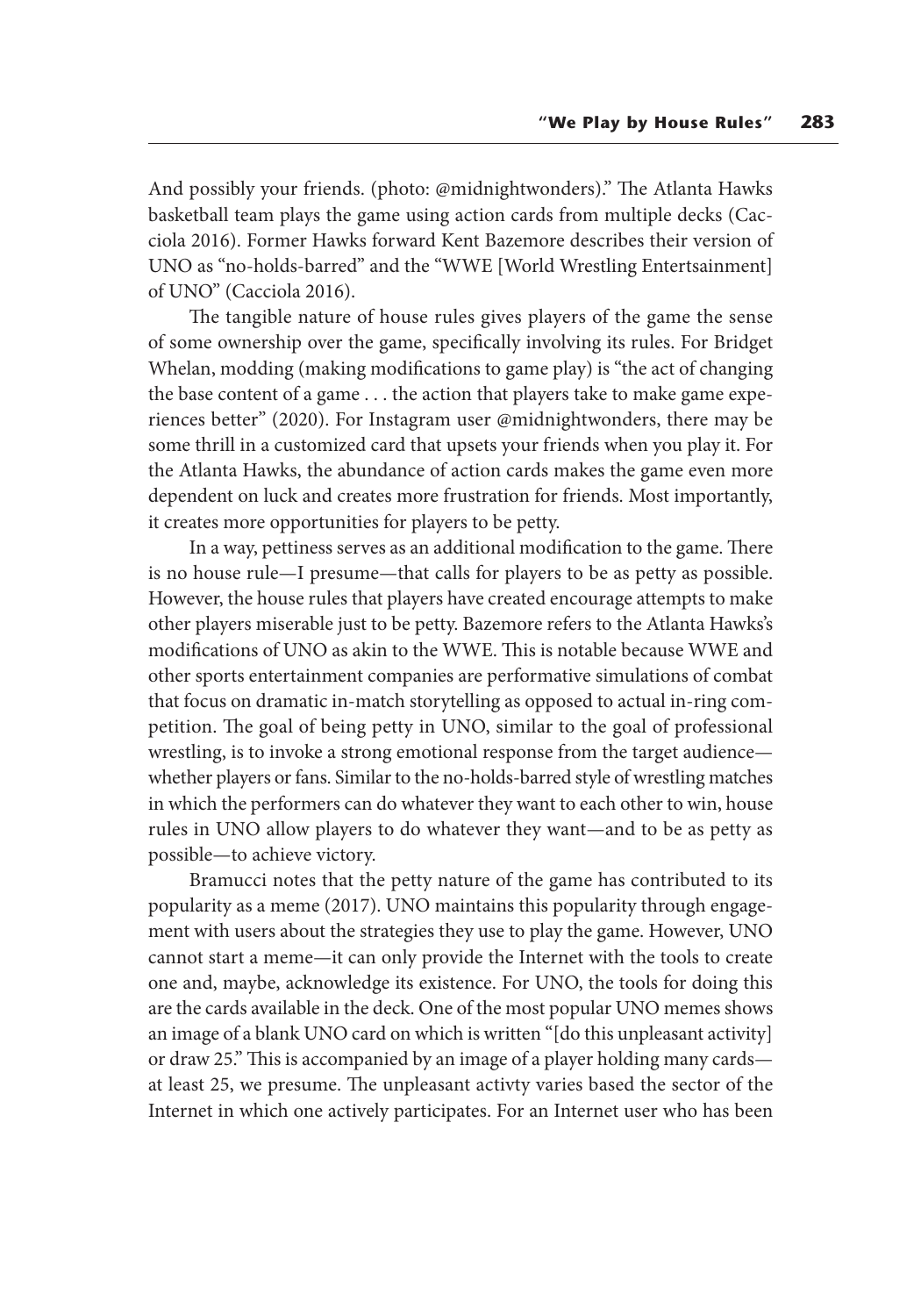diagnosed with depression, the UNO meme may seem like something saying, "Clean your room or draw 25." This example depends on understanding that those suffering from depression, like me, sometimes struggle to complete tasks like cleaning the room. McCulloch writes that memes have a "playful language" that "provides a clear route to participation." Understanding how memes work, the example also assumes that those suffering from depression would see it as a playful "call it out," but they would generally understand that the maker of the meme also suffers from depression.

The nature of memes requires they be created and shared by everyday users of the Internet. A major corporation like Mattel cannot try to insert itself into this culture without risking that it looks out of place. For example, consider Hilary Clinton's infamous "Pokemon Go to the polls" statement in which she tried to capitalize on the popularity of Niantic's new AR mobile game *Pokemon GO.*  Instead of sparking the interest of young on-line voters, she became the meme of an older-generation candidate who was out of touch with the Internet generation.

# **Black Twitter and Play**

André Brock (2012) describes Black Twitter as "Twitter's mediation on Black discourse" and as a "user-generated source of culturally relevant online content, combining social network elements and broadcast principles to share information" (530). Sarah Florini (2014) notes the importance of treating Black Twitter not as a monolith, but rather as "millions of Black users on Twitter networking, connecting, and engaging with others who have similar concerns, experiences, tastes, and cultural practices" (225). Brock attributes the popularity of Twitter for Black users to its inherent ease of access through cell phones and its minimalist aesthetic.

Both Brock and Florini point out that Black users on Twitter engage with each other through "rhetorical games" that Henry Louis Gates Jr. describes as "signifyin(g)." Signifyin(g) takes on multiple forms in the Black community. The origins of signifyin(g) can be found in West African myths and folktales. Maria Tatar writes, "West African myths, more powerfully than the lore of other regions in Africa, repeatedly foreground contradiction, paradox, and indeterminacy, to the point of telling stories that at times seem to turn on philosophical principles as much as on figures with real-life struggles and conflicts" (lxxvii). African-American folktales, Tatar writes, are seen as "deceptively simple" in comparison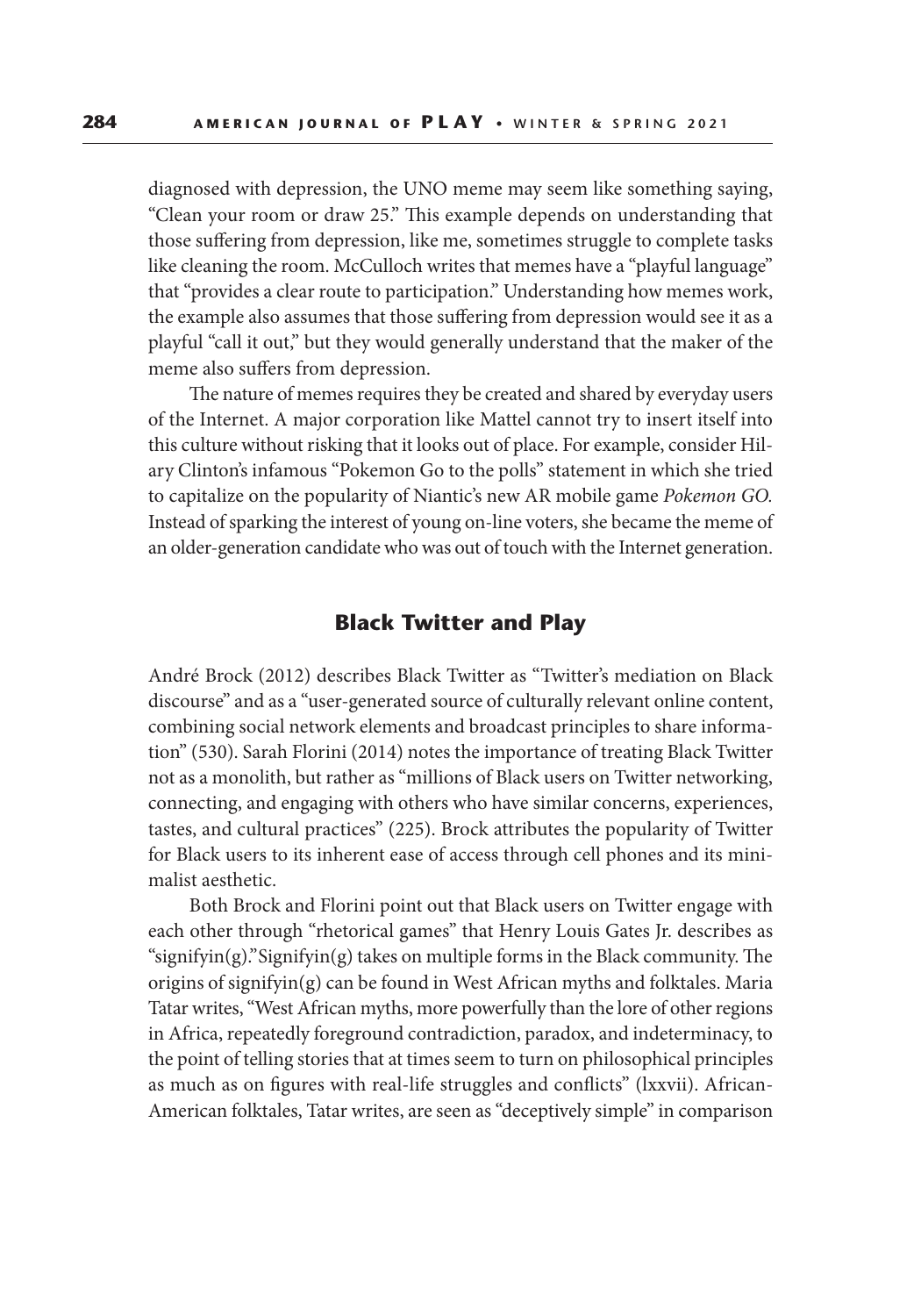to their West African counterparts (lxxvii). However, the "deceptively simple" nature of African-American folktales are "simply deceptive." African-American folktales are wrapped in the same storytelling traditions as West African folktales, but they hide behind a simple façade so they do not tip off any slave masters to the true nature of these stories. Signifyin' has fostered solidarity in African American communities, and their performative elements "have historically served important roles in the creation and preservation of Black communities" (Florini 2014, 226).

Signifyin(g) makes Black Twitter a site of play. John Sharp and Colleen Macklin (2016) note six elements to play: actions, goals, rules, objects, play space, and players. They also note that crafting these six elements together to create a play experience constitutes the role of a game designer. Macklin and Sharp say that players, "are the most important part of any game, as they are the operator that makes the game go" (9).

In the case of Black Twitter, the players are also the game designers. Jack Dorsey, CEO and cofounder of Twitter, and his team provided objects and actions, but they did not provide the rules for how to interact with the objects and actions. And they certainly did not provide a goal. Even as the play space can be considered Twitter.com or its mobile app, Black Twitter is a loosely configured subsection of the app that consists of its millions of Black users. The formation of Black Twitter as a play space is based on—but completely independent of the creation of Twitter itself. Sharp and Thomas (2019) define potential play spaces as existing "only through the players' imaginative cooperation" (8). Black Twitter was created this way. Black people on the site agreed to use Twitter to share cultural experiences with each other, and it became a space of play. The action: make tweets. The objects: a computer, phone, or tablet. The play space: Twitter.com or the Twitter app. The players: Black users on Twitter.

### **Rules**

The first rule of Black Twitter is that, to enter the informal play space, one must be Black and respect Black life. Six days after the 2014 murder of Michael Brown by Darren Wilson, the Ferguson, Missouri, police department released video showing Brown robbing a local convenience store. Many who had advocated for Brown changed their opinion, claiming that he was no longer a compelling victim because "he lacked the proper public image to garner, or perhaps even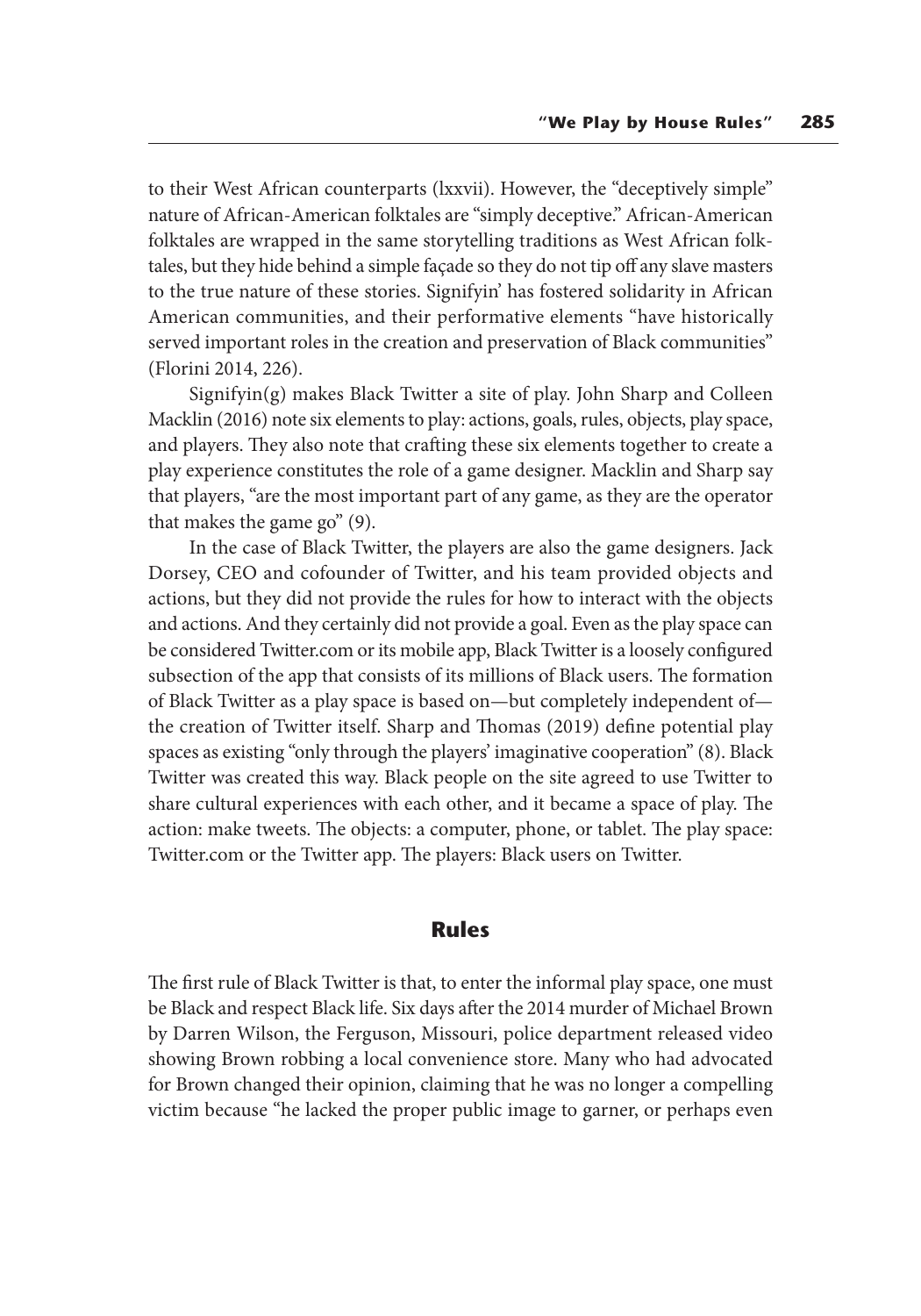merit, national sympathy" (Hill 2018, 293). However, Black Twitter as a whole resisted the politics of respectability and still argued that Michael Brown's life mattered and that petty larceny (or according to police officer Wilson, jaywalking) did not warrant a death sentence. Black people in the space who did not respect this rule were rejected from the space.

Another Black Twitter rule is to respect the voices in the space, especially if they are not actually a part of the play space. Players are quick to call out such actions. In 2010 Farhad Manjoo published an article titled "How Black People Use Twitter," in which he affirmed the curiosity of non-Black people about how Black people use Twitter (Manjoo 2010). Manjoo's curiosity came from the hashtag, #WordsThatLeadToTrouble. Manjoo's article reveals the uncomfortable relationship between non-Black people and Black people. Manjoo published the article under the guise that he, a non-Black man, would be able to explain how Black people use Twitter. Instead, Manjoo's article offered more questions than answers:

What explains the rise of tags like #wordsthatleadtotrouble? Are black people participating in these types of conversations more often than nonblacks? Are other identifiable groups starting similar kinds of hashtags, but it's only those initiated by African-Americans that are hitting the trending topics list? If that's true, what is it about the way black people use Twitter that makes their conversations so popular? Then there's the apparent segregation in these tags. While you begin to see some nonblack faces after a trending topic hits Twitter's home page, the early participants in these tags are almost all black. Does this suggest a break between blacks and nonblacks on Twitter—that real-life segregation is being mirrored online? (n.p.)

But these questions show that he is not remotely qualified to provide an answer. In fact, when Baratunde Thurston—a Black man—presented a theory that Black Twitter constitutes a new iteration of the Black vernacular tradition of playing the dozens, Manjoo dismissed the theory because it was "compelling, but not airtight" (n.p.). Manjoo seemed not to understand that he was asking questions about human behavior, so it appears nearly impossible to find an airtight answer to why Black people trend more than non-Black people.

Kimberly C. Ellis (2010), affectionately called Dr. Goddess, published a response to the article, problematizing the conclusions that Manjoo attempts to draw. The response can be summed up with a tweet that Ellis quotes in the first paragraph: "BLACK PEOPLE ARE NOT A MONOLITH" (n.p.). Athough Ellis does not provide an explanation of how Black people use Twitter, she does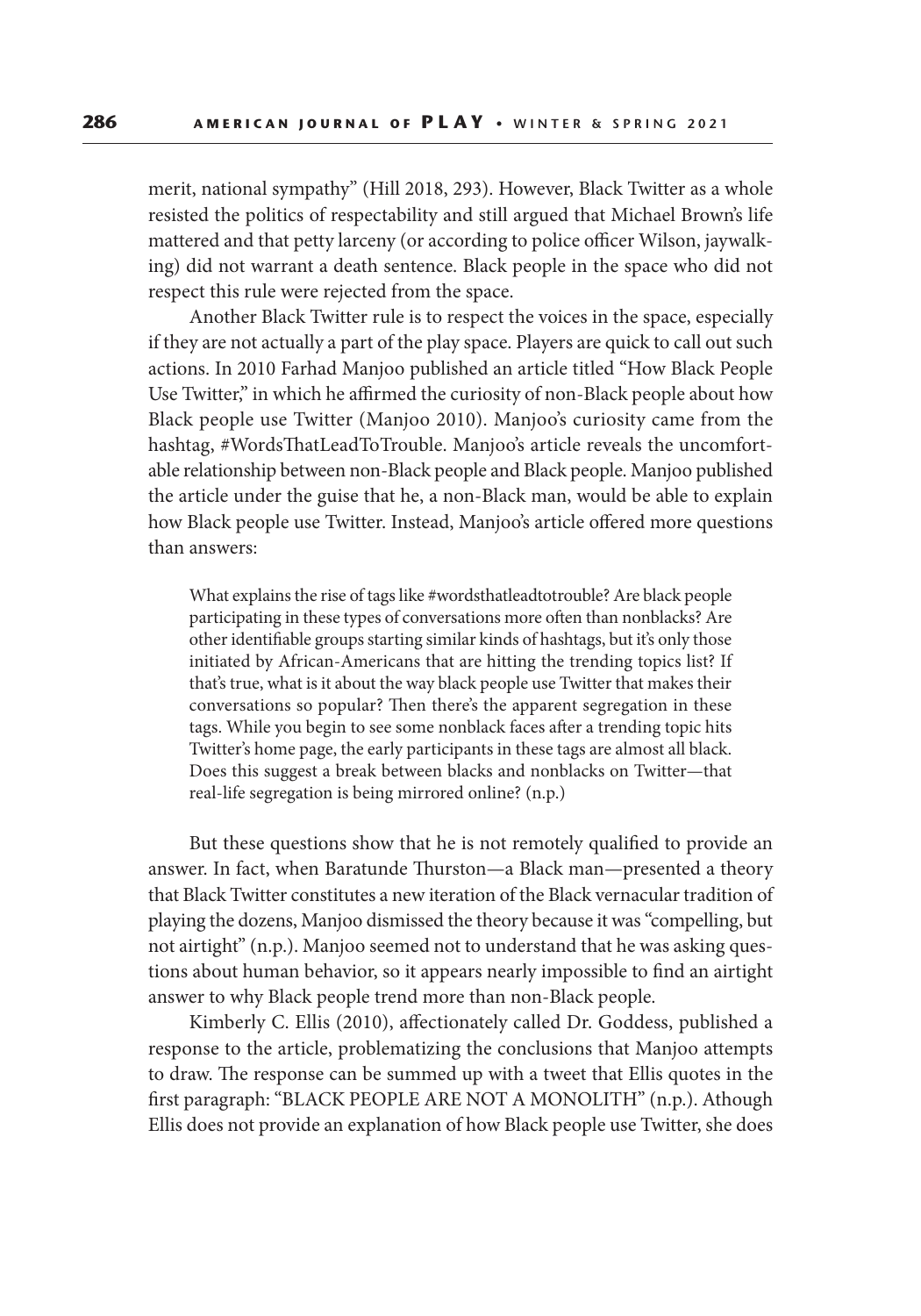say that Twitter is used as a space for community building and allows Black people to express culture. Manjoo was provided with the opportunity to listen to a Black voice explain how communication among Black people on Twitter, and he chose to ignore it. Unspurprisingly, the players within the space called him out for his lack of respect.

#### *Hashtags*

With players, objects, actions, and a play space, the designers and players of Black Twitter turn it into a play experience with one goal: to educate, entertain, and build community among the players. This goal proved particularly important during the summer of 2014, when protests against police violence in the Black community occurred across the country. Players used one object of their play—hashtags—to educate others in the space about what was going on and what they could do to help. Raven Maragh-Lloyd (2020) notes that hashtags make it easier to find and join discussions. She also notes that hashtags are how Black users on Twitter look for each other and then engage in conversation in real time. The hashtags #MichaelBrown, #HandsUpDontShoot, and #Ferguson trended on Twitter.

Residents and others in Ferguson took photos and videos to keep Twitter updated on the protests occurring after Michael Brown's death. These videos also showed additional instances of police brutality, reaffirming that Brown's death was a systemic issue of police bruality against Black bodies and not a one-off incident. Marc Lamont Hill (2018)—who was in Ferguson, Missouri, during the protests—states that Black Twitter "disseminated information about the shooting that went unreported by traditional media outlets, issued calls for new evidence, demanded the release of Darren Wilson's still-withheld name to the public, organized protest actions against the Ferguson police department, and engaged in broader dialogues about anti-Black state violence" (287). These actions, Hill concludes, helped turn this local instance of police brutality into an international cause.

Of all the benefits provided by the Black Twitter play experience, the hashtag is probably the most prominent. It became an invaluable mechanic that Brock (2012) says helped "discover" Black Twitter. According to Brock, the hashtag "serves triple duty as 'signifier,' 'sign,' and, 'signified,' marking as it does the concept to be signified, the cultural context within which the tweet should be understood, and the 'call' awaiting a response" (537). Hashtags provide the means and parameters to engage in signifying, the primary action performed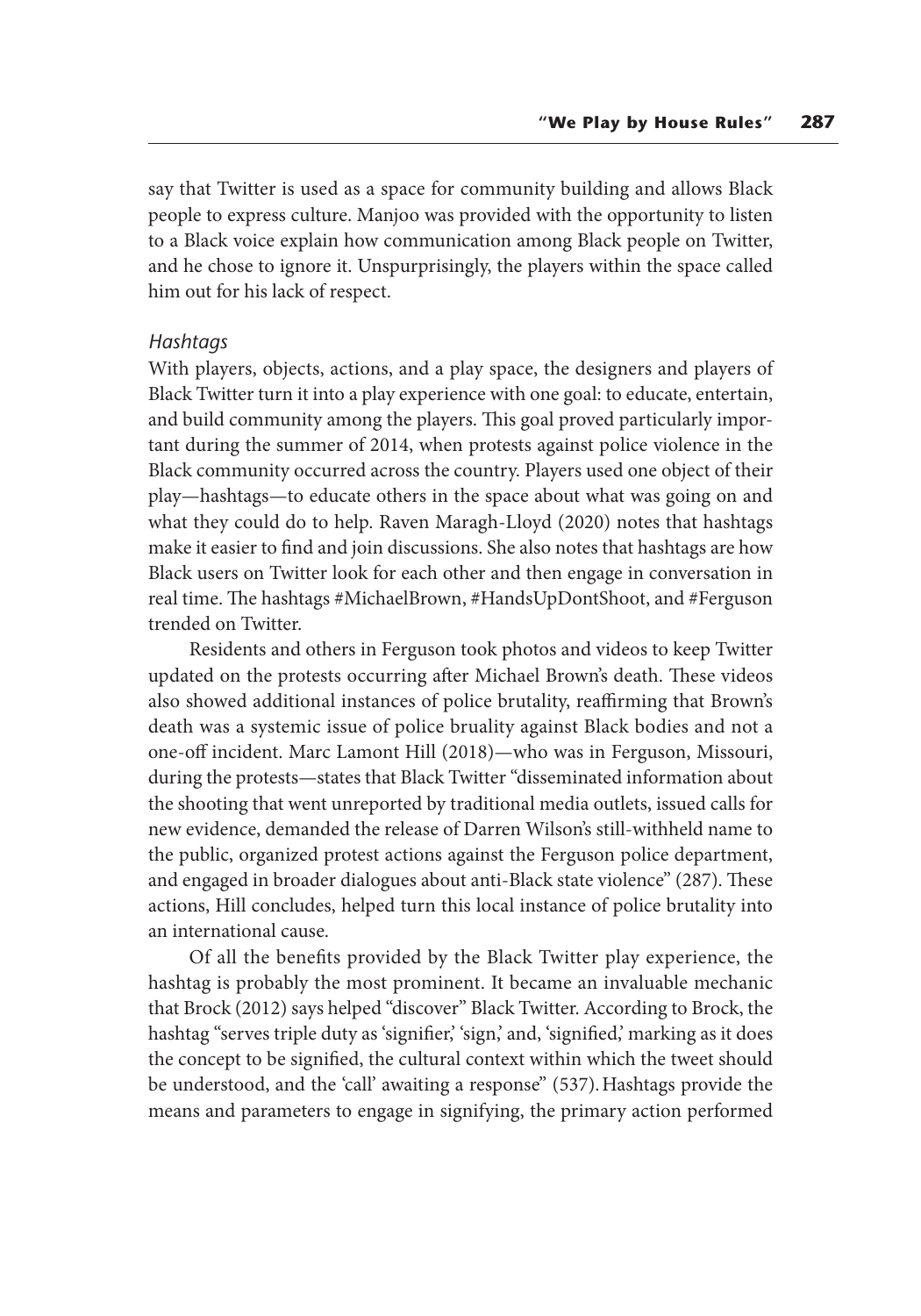in the Black Twitter play space. Signifying is a form of pettiness, and, as I have noted, it can have a performative element to it. Through followers, the hashtag, and trending topics, the signifiers are provided the tools and audience to perform their signification. The hashtag is the primary means by which more players come into the space for the play experience, because Black Twitter's players and designers do not actively promote joining the play space. However, they expect that those who do enter the space to follow the rules of engagement.

Even when using hashtags to discuss serious issues, Black Twitter has also deployed them to bring attention to issues in playful ways. J. Talmadge Wright (2018) describes play as occurring both "in our often nonserious but sometimes serious expressions of engagement with the world around us" (5). #APHeadlines is an example of using play to discuss a serious issue. On August 7, 2014, Theodore Wafer—a white man—had been convicted of second-degree murder and manslaughter of Renisha McBride, a nineteen-year-old Black woman. Following the conviction, the Associated Press tweeted: "Suburban Detroit homeowner convicted of second-degree murder for killing woman who showed up drunk on porch" (Abbey-Lambertz 2014, n.p.). Black Twitter responded immediately with the hashtag #APHeadlines. Huffington Post senior editor Phillip Lewis (2014) contributed the following tweet: "#APHeadlines millions of Africans complain after free cruise to the Americas; slave traders find them 'ungrateful.'" Lewis's tweet is accompanied by an image that shows the cramped quarters of a slave ship. Another user tweeted: "#APHeadlines Philanthropic millionaire innocently requests immigration paperwork of Taliban affiliated President." This tweet was in reference to President Donald Trump's call for then-President Barack Obama's birth certificate. Black Twitter challenged the notion that McBride's drunkenness justified her murder and forced the Associated Press to delete the tweet and write a new one: "Jury convicts Michigan man in killing of unarmed woman on his porch (rewords language from previous tweet)."

 The power of Black Twitter is its ability to use play as a form of protest, such as to hold mainstream news media accountable on their reporting on Black death. Lee (2017) describes the #APHeadlines as an example of "textual poaching" and the use of "facetious comedy and jokes" that "Twitter users were able to create a space that allowed them to voice their anger about the lack of consideration and concern black bodies receive by mainstream news press and coverage, even after someone's demise" (2). Black Twitter created ridiculous and nonserious news headlines to showcase the dubious and offensive nature of the Associated Press's serious news headline. In this moment, Black Twitter played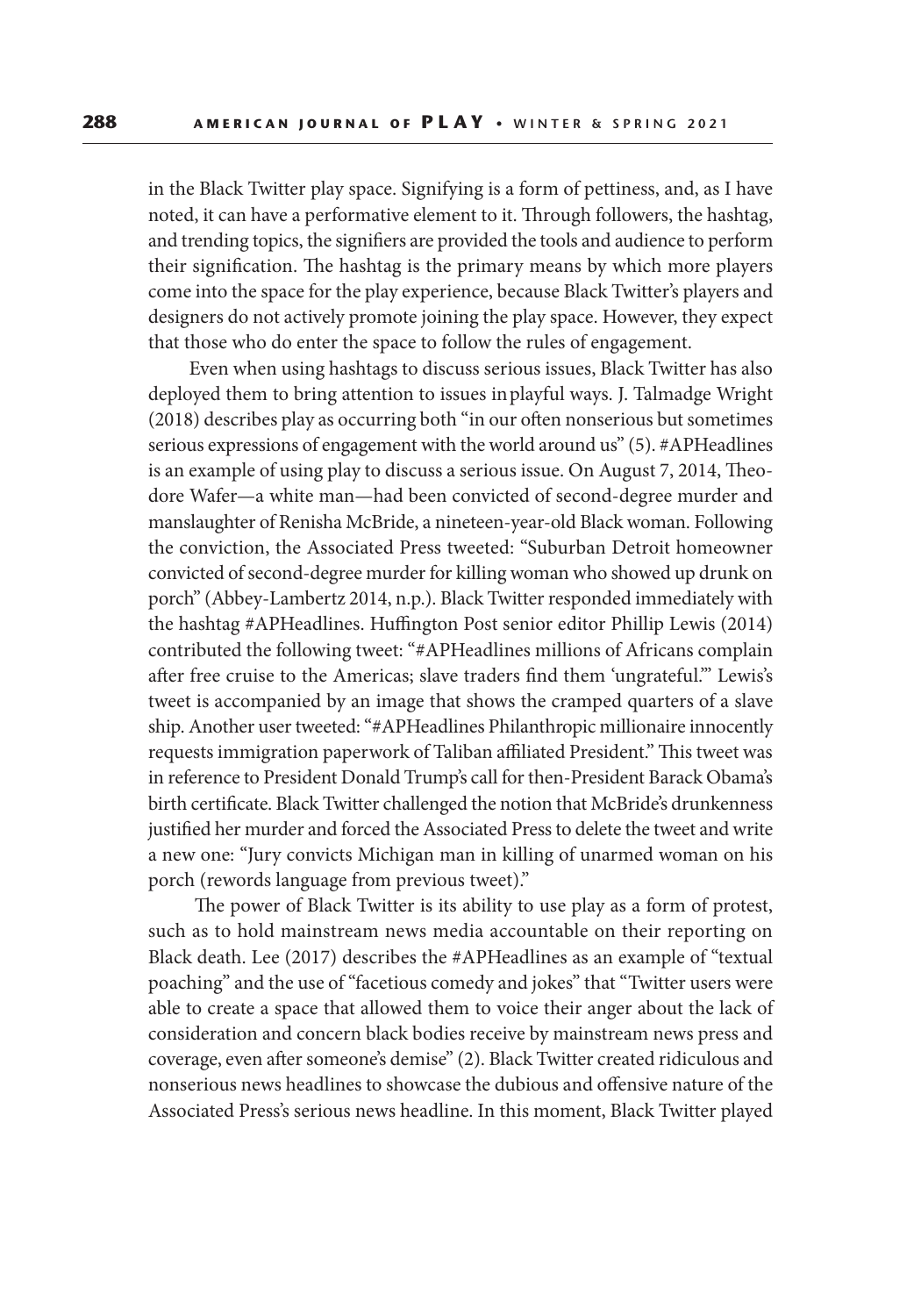a rhetorical game by twisting the words of the dominant white media and used it against them. Hashtags like #HandsUpDontShoot and #APHeadlines can be viewed as a more serious type of play—one in which the goal goes beyond having fun toward bringing awareness to serious issues in the Black community and helping achieve the goal of entertaining, educating, and building community.

The #APHeadlines hashtag also involves the potential third definition of petty (making a big deal over the implication that something is viewed with little or no significance) and shows the shortcomings of the Merriam-Webster dictionary and Urban Dictionary definitions of petty. We do a disservice to the life of Renisha McBride when we refer to a news headline implying that she to blame for her death as "having little to no importance or significance" or "small shit."

The reaction of Black Twitter can still be described as "petty," however, because it still made of it a "fucking big deal." But that "fucking big deal" came because the life of Renisha McBride was viewed as "having little to no importance or significance." But who exactly held this view? Certainly not the people petty enough to create a hashtag to mock the Associated Press headline. For Black Twitter, that something was Renisha McBride's life. In this instance, the act of being petty becomes a power play because it forces others to view an issue with greater significance than they previously intended to. If not for the hashtag, the Associated Press would have run the headline and thought nothing of it. But Black Twitter forced AP's hand and made it think about the significance of its words.

#### *Black Twitter and UNO*

The UNO Twitter account violated the rules of the Black Twitter play space unintentionally, unlike Farhad Manjoo and even those who no longer viewed Michael Brown as respectable. UNO did not come into the space or attempt to make an undue observation about the space. But UNO and its house rules are popular in the Black community, and, therefore, invalidating their legitimacy appears to those in the community to be inviting themselves—and inserting their opinion—into a space where they do not belong. Doing so, they violated the first rule of Black Twitter: to enter the informal play space, one must be Black. Wright (2018) writes "When the life forces of individuals are embodied in what they do, when they have control and ownership of that process, the pleasure that comes from this integration with nature gives them the energy to treat discipline as a mere step, one among many, to create a greater and pleasing form of play" (14).

*LEVEL* (2020), a publication by Medium for Black and Brown men, pub-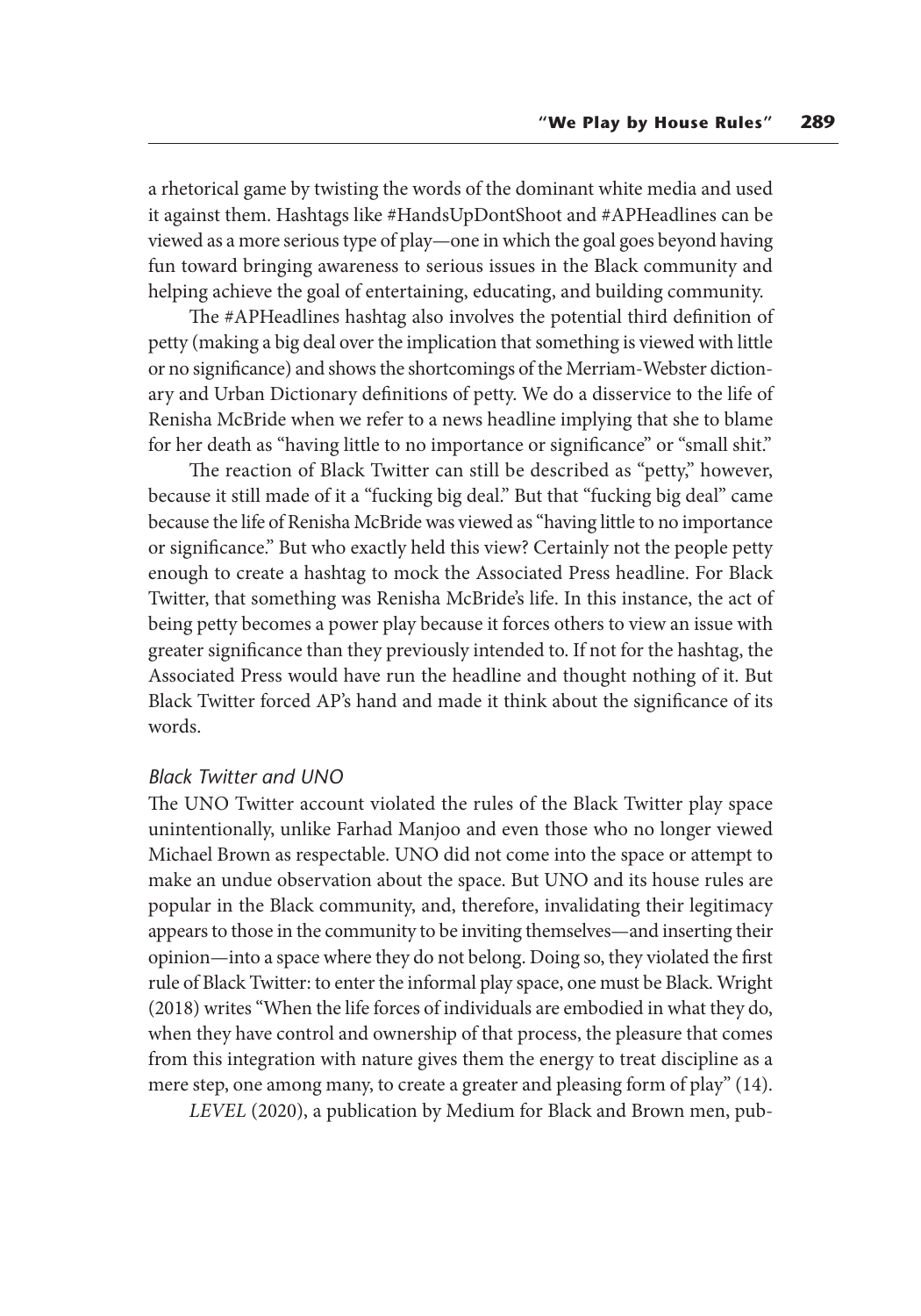lished a list that ranked the must-know Black card games, UNO ranked second, right below Spades. The creation of house rules gives players a sense of ownership in the game, based in part on Kyle Smith's "my deck, my rules" declaration in response to the rule clarification. The *LEVEL* editors point out the importance of making sure players square away the house rules once they start because ownership of the deck means ownership over the rules of the game. This is a tedious, but accepted practice among Black players of UNO. The players—not the makers—of the game determine the rules of the game. Similar to Black Twitter itself, the actions, objects, and play space are provided by those outside the Black community. But these outsiders cannot dictate the rules for how Black Twitter operates precisely because they are both in the space where the Black voice dominates and therefore determines the rules. On the other hand, UNO and Black Twitter engage in mutual pettiness and rule breaking. *LEVEL* calls knowing how to play UNO "subjective" because "apparently none of us know how to play the damn game." This can be fixed by simply reading the rules provided with every deck, but the article implies that this is an uncommon practice.

The various tweets to which UNO replied before and after May 4 imply that an awareness exists on its part of how the house rules and official rules sometimes get conflated by players, especially when digital versions of the game encourage such conflation. The same way Black people could just read the rules from UNO, UNO could have ignored that a lot of its player base (regardless of race) does not really know the official rules of the game. A lack of knowledge about the game did not stop fifty million people from playing it on Facebook, and that number is probably greater given the multitude of platforms on which the game is available. Everyone made a "fucking big deal" over their rules of play being broken. Scott G. Eberle (2015) points out that "rule making also includes rule breaking" and the "subversion and mischief often become part of the experience and parcel of the fun." (216). UNO's tweet went viral, and the many websites catering to Black culture added traffic by posting the tweet and the reactions to it. Black Twitter was also able to take over a space in which Black players could talk about their own house rules for the game.

# **Power Playing Petty**

Anne H. Charity Hudley describes being petty as a form of Black resistance, akin to throwing shade. Hudley adds that pettiness "comes from a long history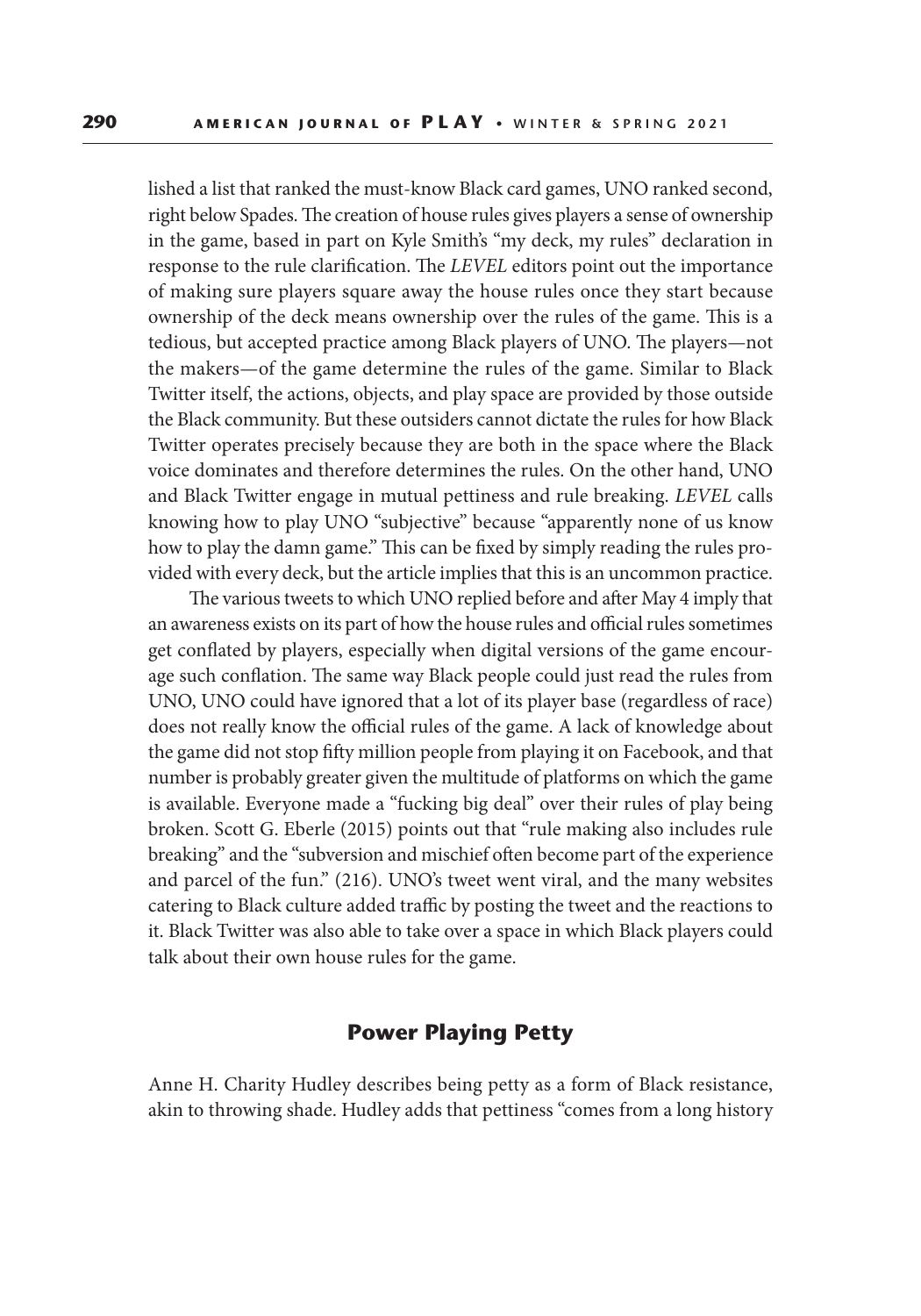of Black verbal arts and culture in which things have a double meaning." These "Black verbal arts" have varied based on time and the Black subculture. For young heterosexual Black men and boys, this can take the form of roasting. YouTube channel All Def notes, "Roasting is a friendly game played by comedians in a CONTROLLED SETTING. . . . Roasting others who don't welcome it is BULLYING!" (Drill 2017, n.p.). All Def points out the importance of willing participants because roasting involves clever insults, and a willingness to participate is what separates fun from bullying. This willingness to participate makes roasting a form of play and allows Black people a temporary recluse from the material conditions of anti-Blackness. For women and queer folks, this resembles Hudley's example of throwing shade. Seth E. Davis (2018) describes shade as "a subversive insult or the suggestion of an insult" (26). Throwing shade is reminiscent of the stories in African American folktales in which a clever tongue can get one out of a precarious situation. Queer scholar E Patrick Johnson states, "The threat of being beaten or mutilated was always there if you were to look at a slave master directly in his eye, or if you were to sass, so African-Americans developed these covert ways of communication, which, over time, have morphed into the traditional ways that they interact with one another" (quoted in Holmes 2015, 14). African Americans, as Johnson points out, do not have the ability to make such a direct power play. They overcome this with subtle insults that require a context to understand who has been insulted and how.

 Hudley also notes that, for Black people, "It's a state of being. You're not being petty, you *are* petty" (quoted in Drill 2017, n.p.). Christina Drill (2017) compares Beyoncé petty memes and Joe Biden petty memes to show the difference between Black pettiness and white pettiness. Pettyoncé memes evolved out of Beyoncé's performance of her new song "Formation" at the 2013 Super Bowl half-time show. The video for "Formation" pays homage to Beyoncé's Southern roots with a Southern gothic aesthetic as well as to the #BlackLivesMatter movement. Additionally, the video shows her lying on top of a police car in New Orleans as it sinks into the flooding water. Beyoncé and her performers came out in Black Panther Party-inspired regalia, despite the National Football League (NFL) discouraging political statements during halftime shows.

Here we see Beyoncé playing with the language of the NFL to her own benefit. The NFL discourages political statements, but the organization does not ban them. Therefore, technically, Beyoncé did nothing wrong by wearing attire inspired by a Black political organization. Still, she was accused of shoving an aggressive agenda down the audience's throats and of peforming cop-killer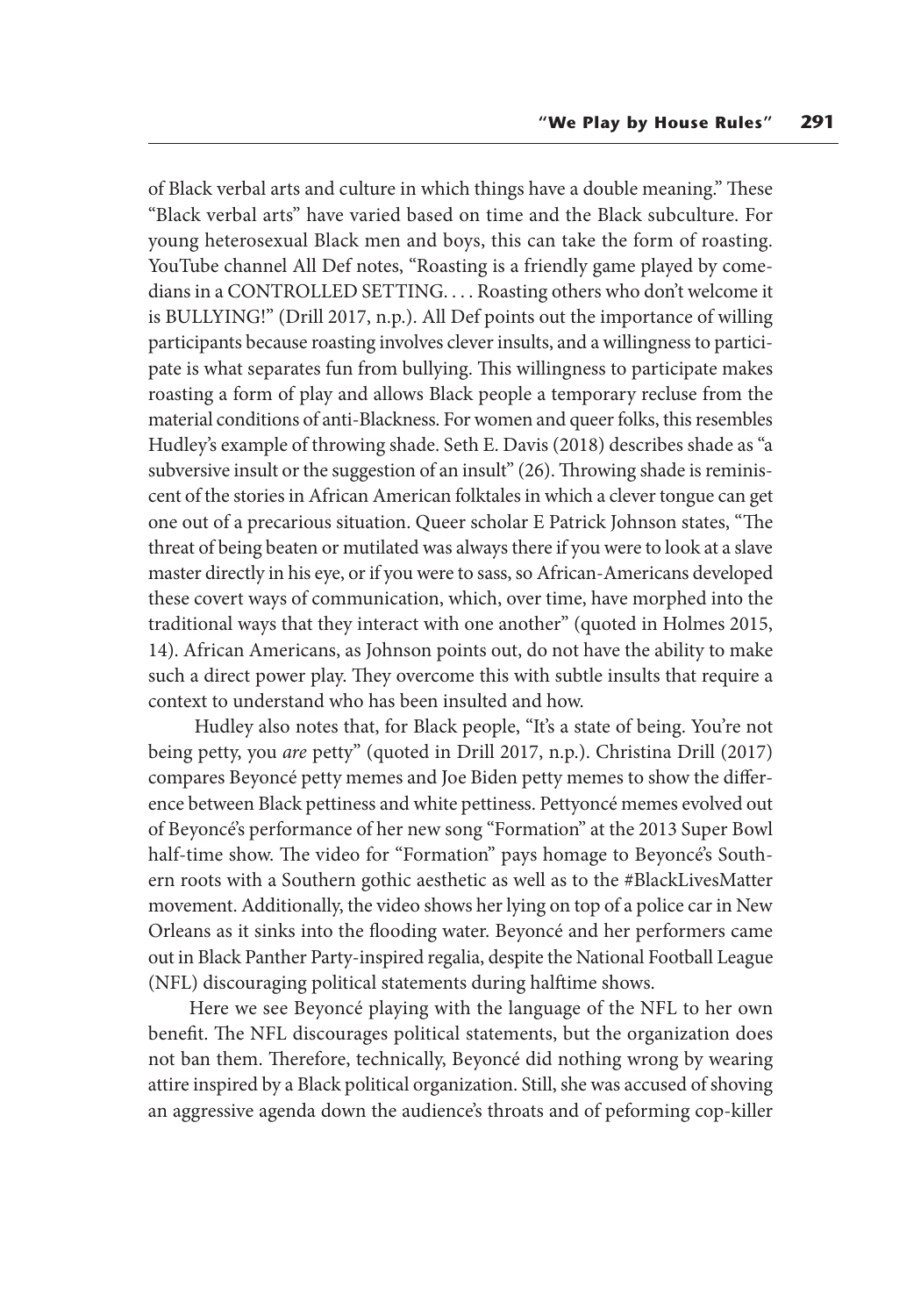entertainment. The Miami Fraternal Order of the Police called for a ban of her performances (Drill 2017). Knowing full well the uproar she had caused, Beyoncé posted a picture of herself in a sweat suit on a porch with her legs slightly folded under her and her hands clasped in her lap.

The memes were dubbed "Pettyonce." The ambigious nature of the photo can also be seen as Beyoncé throwing shade. Here we see pettiness used as a power play because of the implication that something has little or no importance. For Beyoncé, that something was Black life. White society downplays the impact of police violence against Black bodies by labeling such violence the actions of a "few bad apples" as opposed to systemic racism. Therefore, Beyoncé made a "fucking big deal" out of it by performing "Formation" in Panther-inspired retalia to challenge the dominant idea that Black life has little or no significance or importance. The accompanying Pettyoncé memes were Black Twitter's way of showing support for her defiance of the NFL and white conservatives.

Black pettiness comes from enduring generations of trauma but also of having the ability to use that trauma and its associated word play against white supremacy. Comparatively, Joe Biden memes display people attaching value to the idea that Joe Biden is petty. During his time as U.S. vice president, Biden had an affectionate "uncle" persona to which people on the Internet became attached. Similar to the uncles that parents dislike but kids love because of their seemingly irresponsible nature, affection for Joe Biden memes grew. These types of uncles, often white men, are able to maintain their privilege and to suffer few or no consequences for their immaturity. Internet users took President Biden's more expressive reactions—compared to the more stoic nature of President Obama—and memed it for fun. Joe Biden himself is not actually petty; his memes and the users who make them are. Is President Biden himself capable of pettiness? Absolutely, but it is not the same pettiness embodied by Black people.

Pettiness is the foundation on which Black verbal arts are built, because embodying pettiness means to regain control in situations where it has been lost. Throwing shade, engaging in double speak, roast sessions, and memes are all examples of how Black people embody pettiness. With #APHeadlines, the hashtag could have been full of anger against the Associated Press for its Renisha McBride headline. Instead, Black Twitter mocked the news source using the "simply deceptive" rhetoric found in African American folktales. UNO's Twitter account attempted to take away the house rule clarification important to Black people who play UNO. In response, Black people pretty much told UNO to mind its business and used the tweet as an opportunity to share their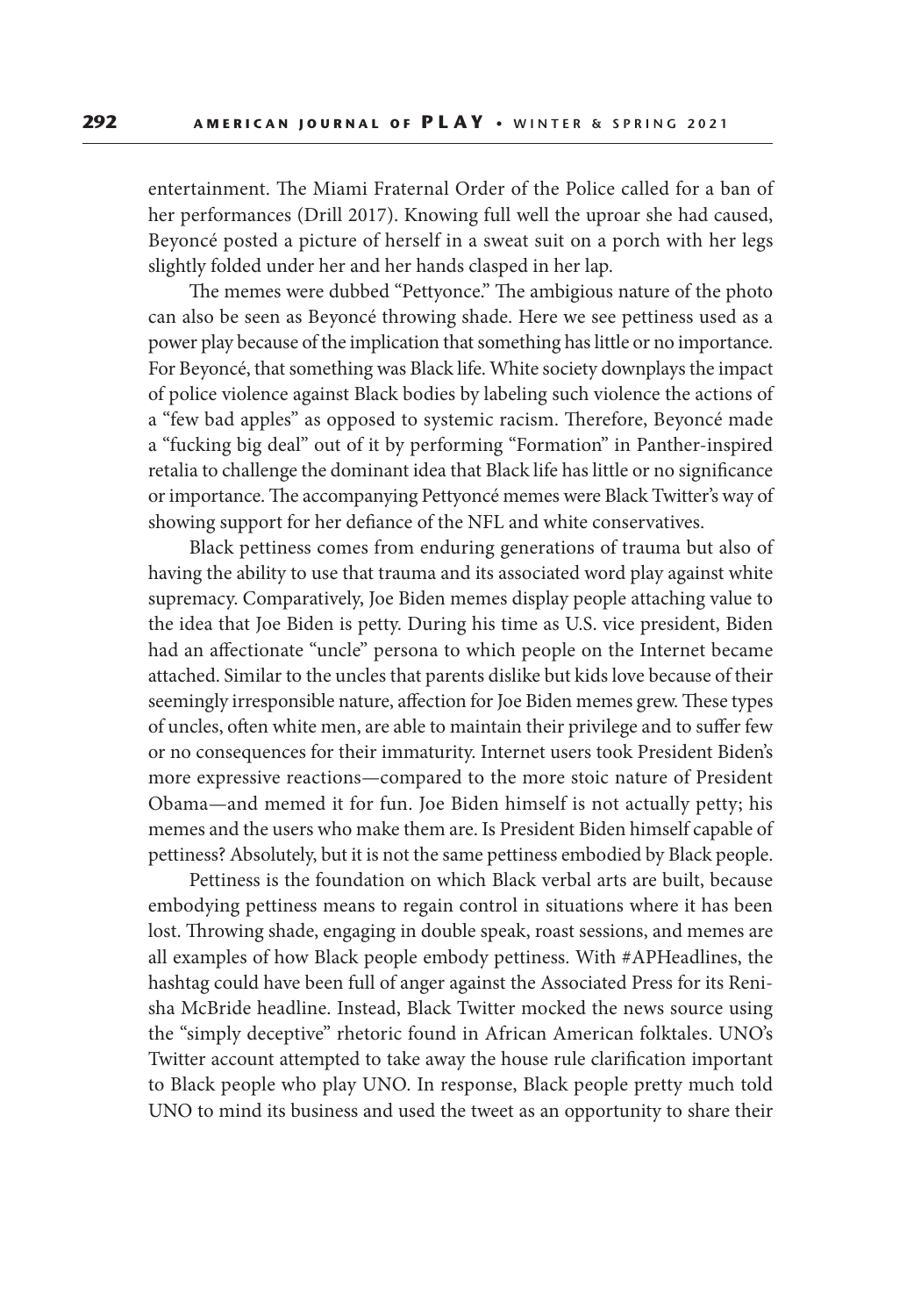house rules. Through imaginative cooperation, Black Twitter users embodied pettiness by universally agreeing to ignore an entire corporation and using the tweet as a space to discuss Black business. Thus, they regained the control that Mattel attempted to take away.

There are rhetorical games that only those who are part of Black culture can understand and play. Despite being in a public space for all to see, Black Twitter is not a space in which all can engage. Non-Black players cannot invite themselves to participate; any attempt to encroach on the space by outsiders gets harshly rebuffed. They must be invited in and follow the guest rules or be kicked out. Not allowing outsiders into the space may seem "petty" because of the public nature of Twitter, but those are the house rules of Black Twitter. It is a space where people who have had their culture ripped away from them share what pieces of it they have been able to retain.

#### **REFERENCES**

- Abbey-Lambertz, Kate. 2014. "Black Twitter Calls Out Associated Press for Renisha McBride Tweet, and It's Spot On." *Huffington Post*, August 7. https://www.huffpost. com/entry/black-twitter-renisha-mcbride-apheadlines\_n\_5659801.
- All Def. 2017. "Roast Me | S3 E3 ft. Tutweezy | All Def." YouTube video, 19:13. https:// www.youtube.com/watch?v=rv7Bb8mV7CI.
- Atwell, Ashleigh Lakieva. 2019. "Uno Tried to Prohibit a Game Move We've All Done and Twitter Went Mattel, Please." *Blavity*, May 6. https://blavity.com/ uno-tried-to-prohibit-a-game-move-weve-all-done-and-twitter-went-mattelplease?category1=news.
- Black UNO. 2019. "Twitter / @realblackUNO: This is a completely valid move and the only sure way to assert your dominance at the table. See Also: House Rules." May 5. https://twitter.com/realblackUNO/status/1125063390735544320.
- Bramucci, Steve. 2017. "How Uno Became 2017's Favorite, Highly Meme-able Card Game." *UPROXX*, January 13. https://uproxx.com/life/new-uno-rules/.
- Brock, André. 2012. "From the Blackhand Side: Twitter as a Cultural Conversation." *Journal of Broadcasting & Electronic Media* 56:529–49.
- Cacciola, Scott. 2016. "For Some Atlanta Hawks, a Revved-Up Game of Uno is Diversion No. 1." *New York Times*, January 12. https://www.nytimes.com/2016/01/13/sports/ basketball/for-some-atlanta-hawks-a-revved-up-game-of-uno-is-diversion-no-1. html.
- Chengu, Garikai. 2015. "How Slaves Built American Capitalism." *Counterpunch,* December 18. https://www.counterpunch.org/2015/12/18/how-slaves-built-americancapitalism/.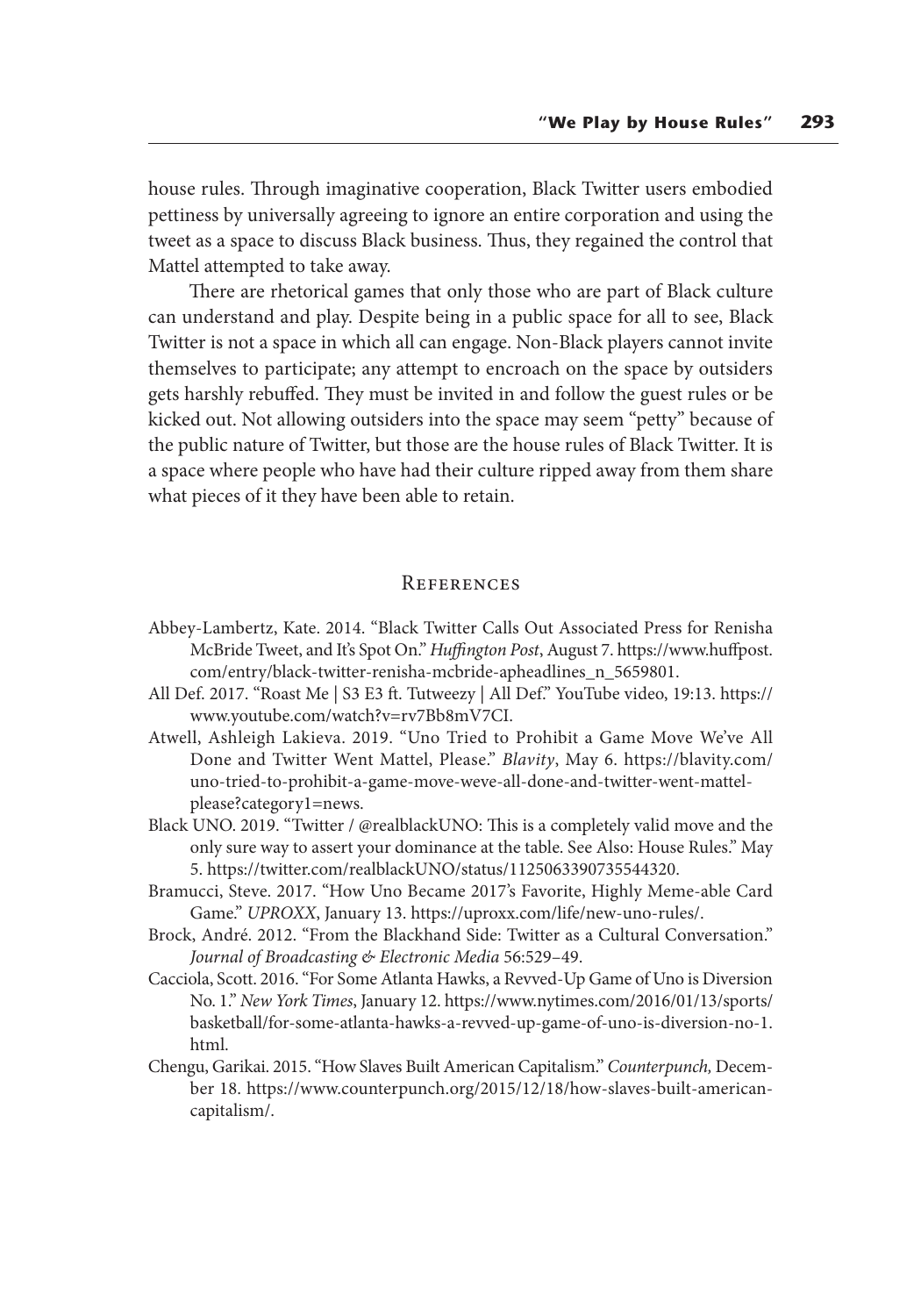- Davis, Seth. 2018. "Fierce: Black Queer Literacies of Survival." PhD diss., Syracuse University.
- Drill, Christina. 2017. "The Power of 'Petty': How One Small Word Came to Represent Black Resistance." *Vice,* February 2. https://www.vice.com/en/article/9k9b77/pettymemes-history-black-twitter.
- Eberle, Scott G. 2014. "The Elements of Play: Towards a Philosophy and Definition of Play." *American Journal of Play* 6:214–35.
- Ellis, Kimberly C. 2010. "Why 'They' Don't Understand What Black People Do on Twitter." *Revelations* (blog), August 12. https://drgoddess.blogspot.com/2010/08/whythey-dont-understand-what-black.html.
- Entertainment Software Association. 2020. *2020 Essential Facts about the Video Game Industry*. https://www.theesa.com/esa-research/2020-essential-facts-about-thevideo-game-industry/.
- Florini, Sarah. 2014. "Tweets, Tweeps, and Signifyin': Communication and Cultural Performance on 'Black Twitter'." *Television & New Media* 15:223–37.
- Gates, Henry Louis, Jr. 1988. *The Signifying Monkey: A Theory of African-American Literary Criticism.*
- Gates, Henry Louis, Jr., and Maria Tatar. 2018. *The Annotated African American Folktales.*
- Gramlich, John. "10 Facts about Americans and Facebook." *Pew Research Center.* https://www.pewresearch.org/fact-tank/2019/05/16/facts-about-americans-andfacebook/.
- Hill, Marc Lamont. 2018. "'Thank You, Black Twitter': State Violence, Digital Counterpublics, and Pedagogies of Resistance." *Urban Education* 53:286–302.
- Hobbs, Tameka Bradley. 2015. "Throwing Shade: How Black Women Use Humor on Social Media to Deflect Pain." *For Harriet* (blog), April 22. http://www.forharriet. com/2015/04/throwing-shade-how-black-women-use.html.
- Holmes, Anna. 2015. "A Thousand Cuts." *New York Times Magazine*, May 17: 13–15.
- Lee, Latoya A. 2017. "Black Twitter: A Response to Bias in Mainstream Media." *Social Sciences* 6:1–17.
- LEVEL Editors. 2020. "6 Card Games Every Black Person Damn Well Better Know How to Play, Ranked." *Medium*, December 14. https://level.medium.com/6-card-gamesevery-black-person-better-damn-well-know-how-to-play-ranked-5660afe5d52b.
- Lewis, Philip. 2014. "Twitter / @Phil\_Lewis\_: #APHeadlines Millions of Africans Complain after Free Cruise to the Americas; Slave Traders Find Them 'Ungrateful.'" August 7. https://twitter.com/Phil\_Lewis\_/status/497485447371956224.
- Local Measure. 2020. "The Future of Customer Engagement on Social Media." *Local Measure,* July 21. https://www.localmeasure.com/post/the-future-of-customerengagement-on-social-media.
- Macklin, Colleen, and John Sharp. 2016. "Concepts." In *Games, Design, and Play: A Detailed Approach to Iterative Game Design*, 2–103.
- Manjoo, Farhad. 2010. "How Black People Use Twitter: The Latest Research on Race and Microblogging." *Slate*, August 10. https://slate.com/technology/2010/08/howblack-people-use-twitter.html.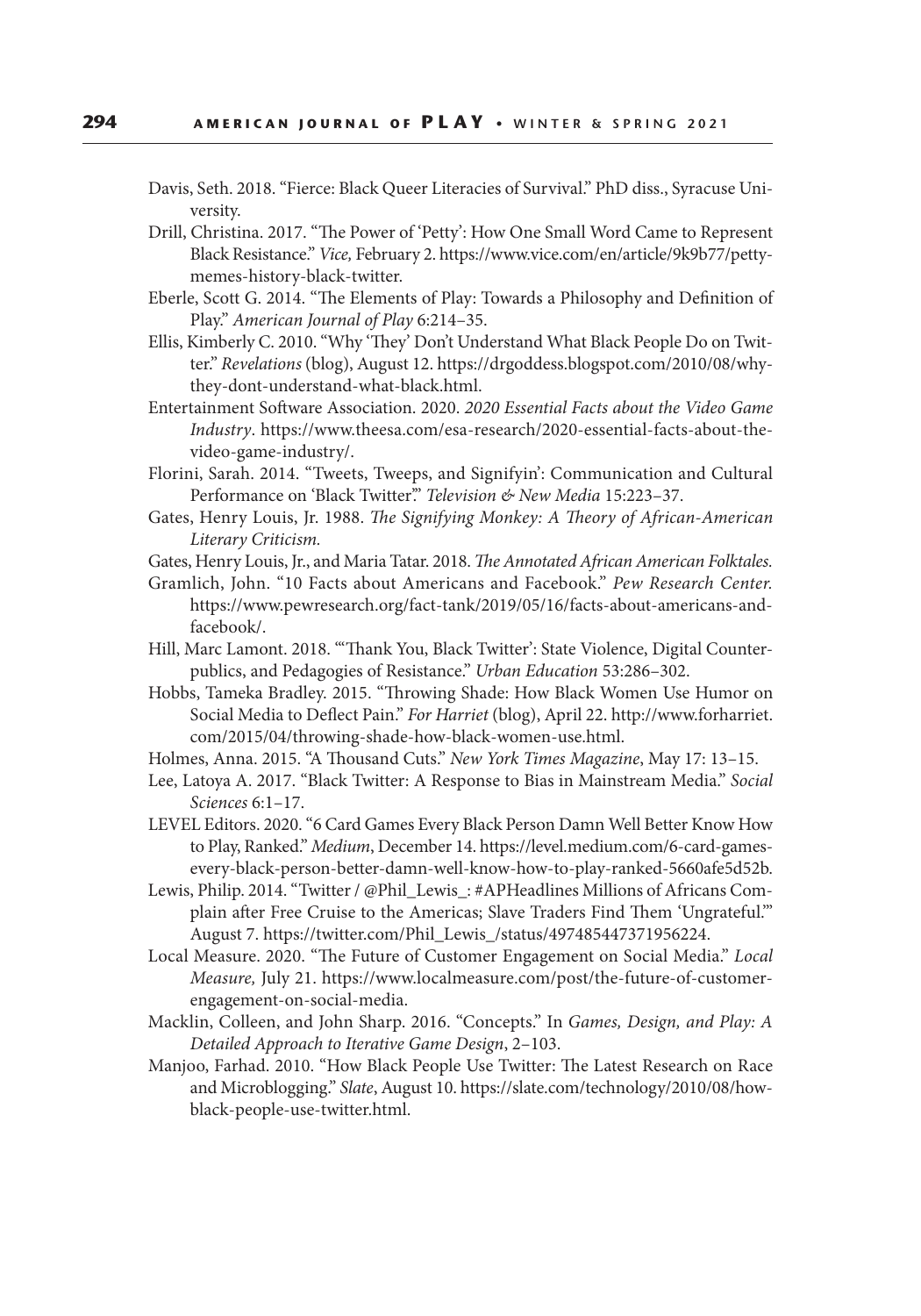- Maragh-Lloyd, Raven. 2020. "Black Twitter as Semi-Enclave." In *Race and Media: Critical Approaches*, edited by Lori Kido Lopez, 163–77.
- McCulloch, Gretchen. 2019. "Memes and Internet Culture." In *Because Internet: Understanding the New Rules of Language*, 237–64.
- McGlynn, David. 2016. "Uno Every Night." *Southwest Review* 101:211–18.
- Mosley, Mina. 2014. "Twitter / @DSTBlaze: #APHeadlines Philanthropic Millionaire Innocently Requests Immigration Paperwork of Taliban Affiliated President." August 7. https://twitter.com/DSTBlaze/status/497468812342882308.
- Nakamura, Lisa. 1995. "Race in/for Cyberspace: Identity Tourism and Racial Passing on the Internet." *Works and Days* 13:181–93.
- Naylor, Tabitha Jean. 2018. "How Brands Are Using Social Media to Boost Customer Engagement." *Social Media Today,* January 18. https://www.socialmediatoday. com/news/how-brands-are-using-social-media-to-boost-customer-engagement/514872/.
- NetEase Games. 2018. "UNO Launches on Facebook Messenger." *Netease, Inc.,* January 30. https://netease-na.com/news/uno-launches-facebook messenger/#:~:text=Featured%20globally%20by%20Facebook%2C%20 UNO,within%2072%20hours%20of%20launch.
- omfggdiana. 2017. "Petty." *Urban Dictionary*, February 18. https://www.urbandictionary. com/define.php?term=Petty.
- Rafiq, M. 2017. "The Role of Social Media in Customer Engagement." *Socialnomics*, July 14. https://socialnomics.net/2017/07/14/the-role-of-social-media-in-customerengagement/.
- Rivers, Tyrone. 2012. "Ritual Insults among Middle School Students: Causing Harm or Passing Time?" MA thesis, University of Illinois at Urbana-Champaign.
- Ro, Christine. 2019. "How Linguists Are Using Urban Dictionary." *JStor Daily*, November 13. https://daily.jstor.org/how-linguists-are-using-urban-dictionary/.
- Sharp, John, and David Thomas. 2019. "The Search for Fun." In *Fun, Taste, & Games: An Aesthetics of the Idle, Unproductive, and Otherwise Playful*, 4–17.
- Sicha, Choire. 2009. "What Were Black People Talking about on Twitter Last Night?" *The Awl*, November 11. https://medium.com/the-awl/what-were-black-peopletalking-about-on-twitter-last-night-4408ca0ba3d6.
- Smith, Kyle. 2019. "Twitter / @absentstudent87: My deck, my rules...someone's eating this +24." May 4. https://twitter.com/absentstudent87/status/1124758279400431618.
- Tatar, Maria. 2018. "Introduction." In *The Annotated African American Folktales,* iiii-xcii.
- Thomas jr. 2019. "Twitter / @i\_amthomasjr: @realUNOgame so if i have Uno and i put a draw2 and the next person puts a draw2 and that person draw2 brings it back to me, am i back in ?" May 1. https://twitter.com/i\_amthomasjr/status/1123768691261353989.
- UNO. 2017. "Instagram / @uno: Game changer." January 2. https://www.instagram. com/p/BOxy6A2gEBX/?utm\_source=ig\_embed.
	- -. 2019a. "Twitter / @realUNOgame: If someone puts down a +4 card, you must draw 4 and your turn is skipped. You can't put down a +2 to make the next person